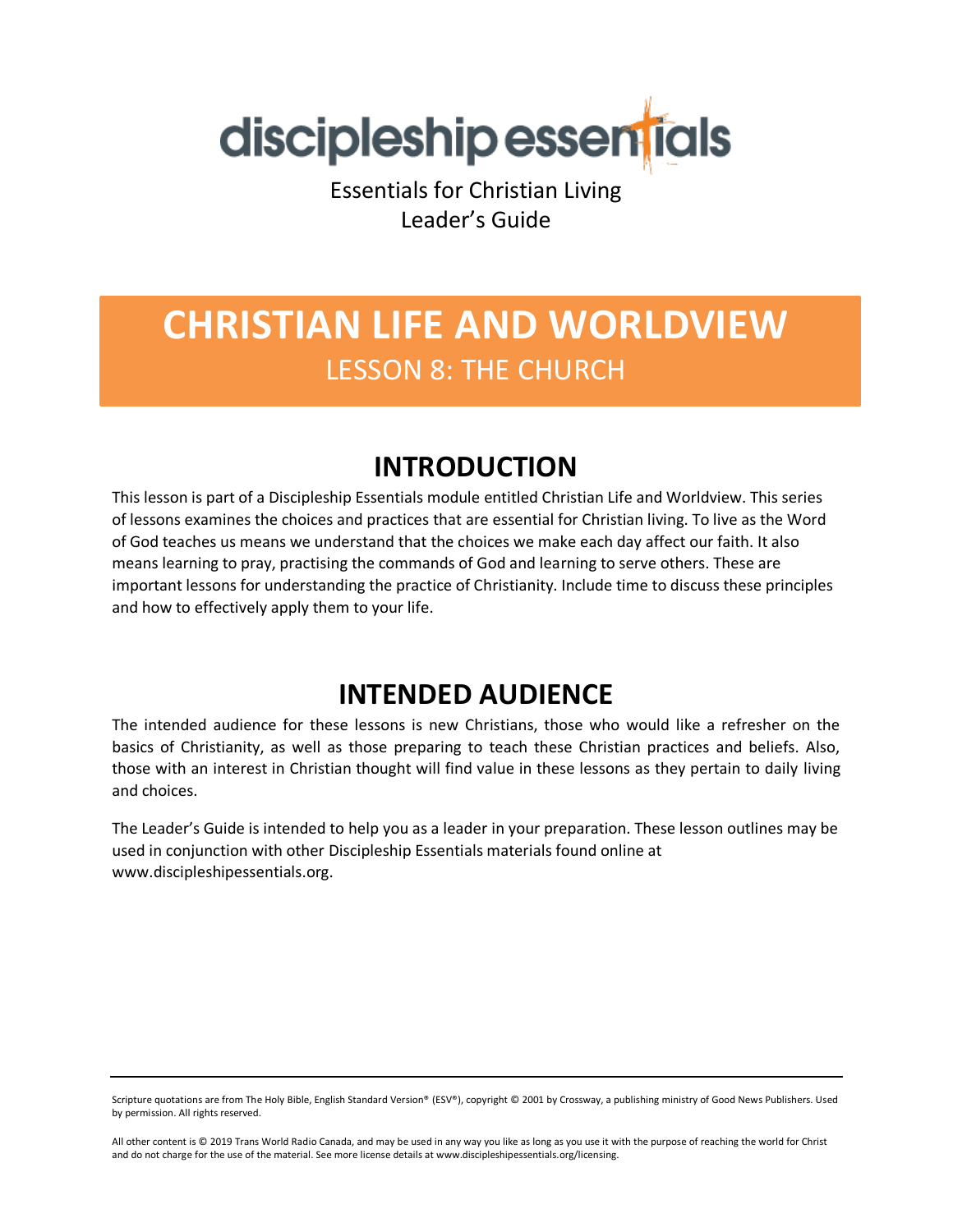# **CHRISTIAN LIFE AND WORLDVIEW** LESSON 8: THE CHURCH

#### **LEADER'S NOTE**

#### **PURPOSE**

The purpose of this lesson is to understand the significance of the Church, and to look at how the early Church inspires the work of the Church today.

This lesson addresses the purpose of the Church. Remember, there are two senses in which the word church can be used. Church refers to the universal body of all believers worldwide and church also refers to a local gathering of believers in one place. It is possible you are teaching participants who are not able to be a part of a local gathering of believers, due to persecution, isolation or lack of connection to others in the faith. A church group can be two or three people gathered together. Encourage participants to find others to meet with even occasionally who share their beliefs. Of course, we are meant to be a part of a growing group of believers who come together regularly. You may be able to help connect participants to others.

### **INTRODUCTION**

*Select two or three of the following questions to ask the group.*

- $\dots$  What does the word church mean to you? Is it a building, a meeting place, a group of people, a specific denomination of Christianity?
- ❖ What is the responsibility of the Church? What is it in the world for?
- ❖ What is your local church like? How do the members of your church love and serve one another?
- ❖ How does your local church serve the community around them?

### **STUDY**

*Instruct the group on the following points.* 

- ❖ **What is the Church?** You may look in the dictionary and find that the word church is defined as a building for public worship, but the word actually came from the Greek word *ekklesia* which is defined as a gathering of people who have come together for a particular purpose.
	- ➢ In the Bible, the Greek word *ekklesia* is used 115 times and although most translations use the word church in its place, it would be more accurate to use the word assembly.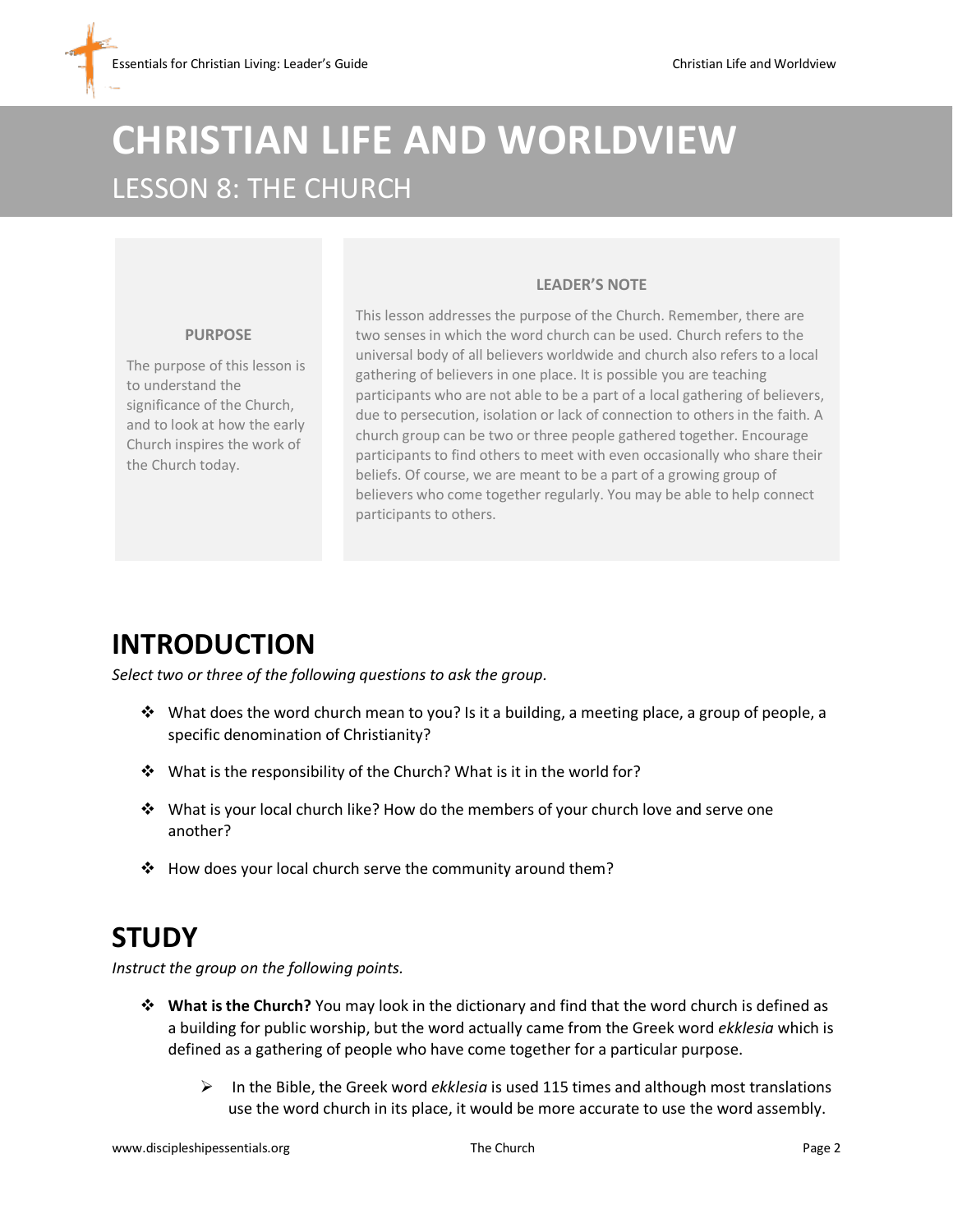- ➢ More than that, in the Bible, *ekklesia* denotes an assembly of believers called together into the family of God.
- $\triangleright$  The church has many 'members' or parts that belong to one another, just as a body is made up of members. "So then you are no longer strangers and aliens, but you are fellow citizens with the saints and members of the household of God" Ephesians 2:19. The essential meaning of 'church' is that we are all one. That means:
	- o No denominations
	- o No discrimination among believers
	- o No distinction based on country or region
- $\triangleright$  The Church is not simply a building or room where believers gather. "The God who made the world and everything in it, being Lord of heaven and earth, does not live in temples made by man" Acts 17:24.
- $\triangleright$  God lives in us, and is present when we come together to worship Him. "Do you not know that you are God's temple and that God's Spirit dwells in you? If anyone destroys God's temple, God will destroy him. For God's temple is holy, and you are that temple"1 Corinthians3:16-17.
- ➢ **The Significance of the Church:** The above verses tell us that the Church is to be a unified group in which God dwells. The following verses tell us God's intention and the significance of the Church.
	- o 1 Corinthians 12:12–13 *Unity in the body of Christ.*
	- o Ephesians 4:1-4 *Bearing with one another in love.*
	- o Ephesians 1:21-23 *Christ as the head of the Church.*
	- o Ephesians 5:25-27 *The Church as the bride of Christ.*
	- o Matthew 18:20 *Where believers gather together, Jesus is there.*
- ❖ **How the Church Began:** In the Old Testament we read that God's people were kept separate from other nations for Him. They were called the Nation of Israel (Jews) and they were a special people to God. After Christ came, God included the Gentiles as part of His family. (Gentiles are those not born Jews.) The Church now includes all believers from every nation.
	- $\triangleright$  We read about the creation of the early Church in the book of Acts. Peter spoke to many who had gathered from various nations and who had travelled to Jerusalem to celebrate Pentecost. The Holy Spirit ascended upon the twelve apostles and caused them to speak in tongues. The people were shocked to hear about the works of God, each in his own language. They heard Peter speak of God's greatness and His promises. The Bible tells us that as many as 3000 souls were added to God's family that day. We read about this in Acts 2.
	- $\triangleright$  These people may have been devout Jews, or those of other religions before this event. But when they chose to put their trust in Jesus for the forgiveness of their sins they joined a new family, and became the church.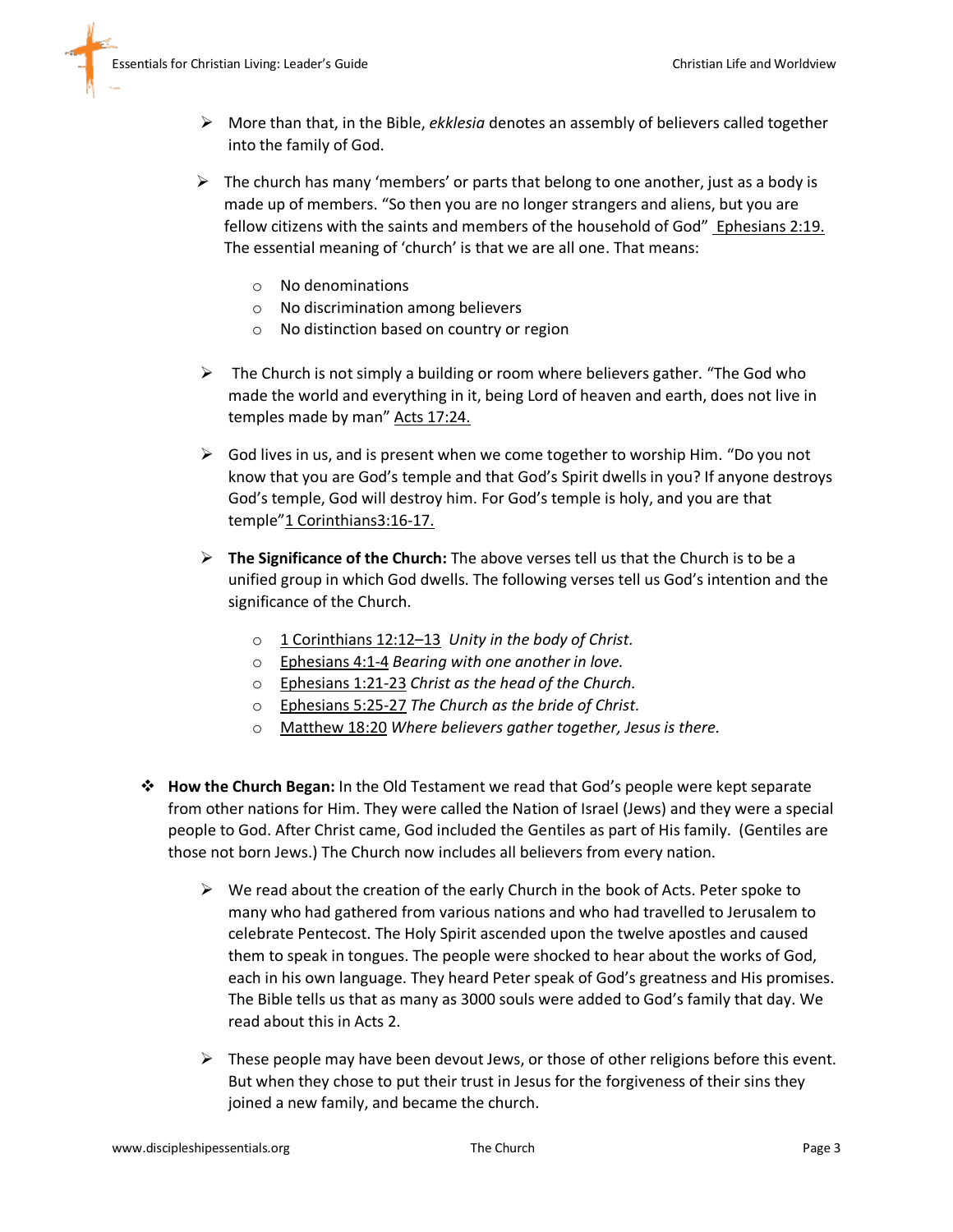

- ❖ **The Purposes of the Church:** The church in the beginning operated like a family that cared for one another rather than a business or school. Read Acts 2:42-47 and as a group list the actions of the early Church.
	- ➢ *Here are some of the activities of the early Church:*
		- o *Devoted themselves to the apostles' teaching*
		- o *Had fellowship*
		- o *Shared meals*
		- o *Prayed*
		- o *Provided for each other's needs*
		- o *Attended the temple together*
		- o *Spent time with one another*
		- o *Served their community*
- ❖ **The Church Today**: Meeting together is still as necessary and relevant as it was in the early days of Christianity. Each of the above activities can still be done in the Church today!
	- $\triangleright$  The following verses outline the purposes of the Church:

| Colossians 3:16          | Matthew 16:18   |  |
|--------------------------|-----------------|--|
| $H \circ h$ rows $10.25$ | $l$ amoc $E:11$ |  |

- o Hebrews 10:25 o 1 Thessalonians 5:11 o James 5:14 o Ephesians 5:19
- $\triangleright$  The beauty of the Church was that everyone who believed in Jesus gathered as a family despite differences of status and backgrounds. The Church's mission was to share Christ's Gospel and make new disciples.
- $\triangleright$  The Church is not a building or location, but it is a group of people with one common belief and one common mission. The community of believers working together accomplishes its mission, and benefits each member as well as the community.
- $\triangleright$  As the Holy Spirit works in our lives, we are able to live alongside one another and love one another. The Spirit helps us to accomplish the purpose of the Church in the world, and be in a unique position to care for one another, combat sin, and become the people God means us to become.